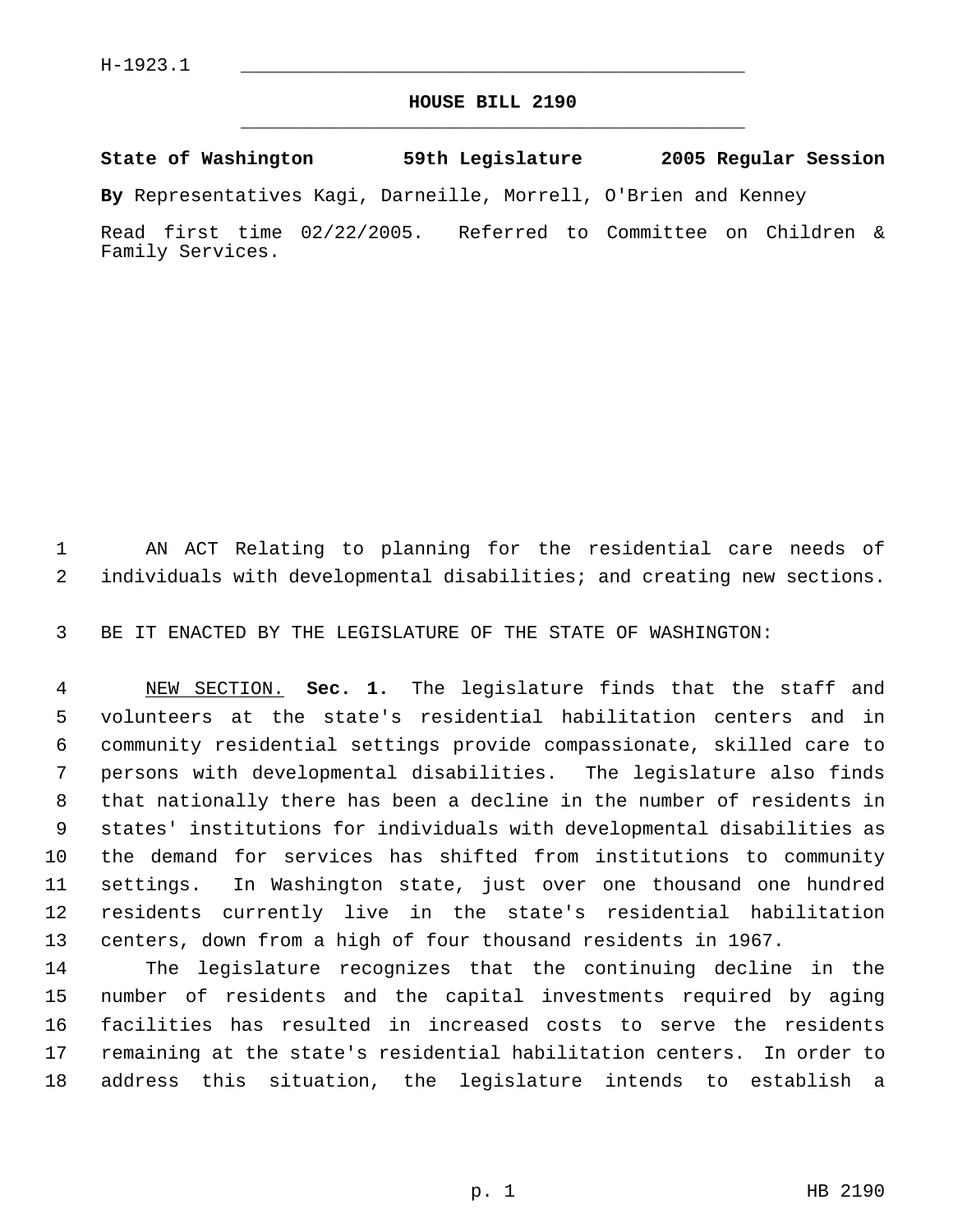mechanism for determining how best to meet the residential care needs of citizens of this state with developmental disabilities.

 NEW SECTION. **Sec. 2.** A commission is hereby created in the governor's office to review the need for and existing capacity of residential services, including residential habilitation centers and community residential settings, that serve individuals with developmental disabilities in Washington state. The commission shall develop a plan for meeting the residential care needs of these individuals. The commission shall take into consideration the research conducted by the joint legislative audit and review committee relating to the state's residential habilitation centers.

 (1) In developing the residential plan, the commission shall consider, at a minimum, the following factors:

 (a) The needs of the current residents of the existing facilities; (b) Staff expertise and specialization of care at existing facilities;

(c) Utilization level of existing residential habilitation centers;

 (d) Capacity for growth of each of the existing residential habilitation centers and community residential facilities;

 (e) The relative costs and benefits of serving individuals in residential habilitation centers and community residential facilities;

 (f) The geographic factors associated with each residential habilitation center and its proximity to dense populations as well as other similar facilities; and

 (g) Costs and savings related to the consolidation or closure, or both, of residential habilitation centers.

(2) The commission shall consist of eleven members as follows:

 (a) One representative each of the governor's office, the office of financial management, the department of social and health services, and the Washington state developmental disabilities council, appointed by the governor;

(b) One representative of organized labor;

 (c) One representative of an advocacy organization for residents of residential habilitation centers and their families, and one representative of community residential care providers, appointed by the governor; and